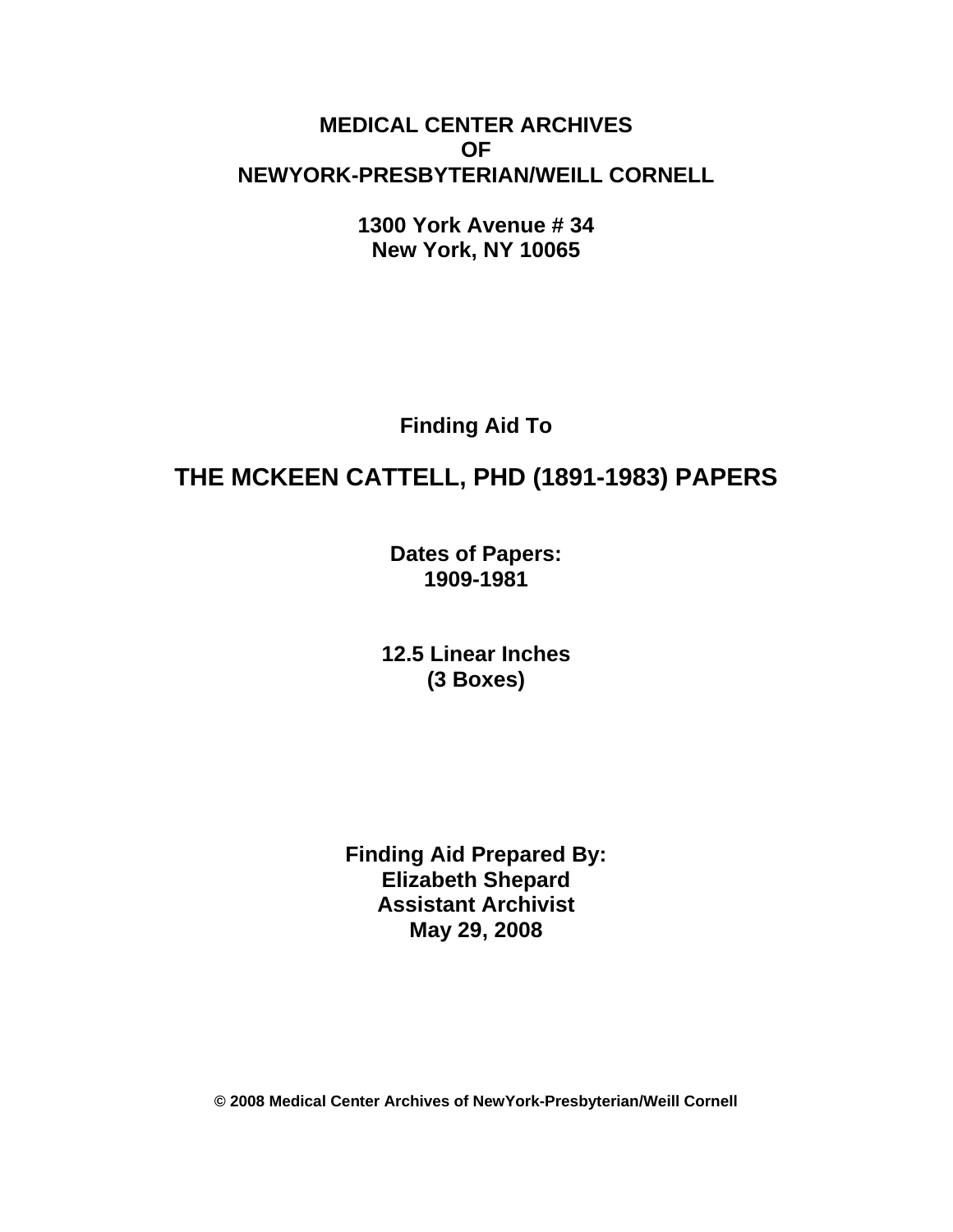## **PROVENANCE:**

The materials were transferred from Harvard University, Francis A. Countway Library of Medicine, on June 12, 1983. A finding aid from Harvard indicates that there are still materials related to his work at Cornell University Medical College at Harvard University.

## **ADMINISTRATIVE/BIOGRAPHICAL NOTE:**

McKeen Cattell was born in 1891 in Garrison, NY. After studying at Cambridge University and University of Berlin, he received a B. S. from Columbia University in 1914. He continued his studies at Harvard University, where he earned a M. A. degree in 1917. During World War I, he served at the Central Laboratories Medical Department in Dijon, France under his Harvard mentor, Walter Cannon. At Dijon, he studied shock victims response to anesthetic and narcotic drugs. He returned to Harvard where he received a PhD in Medical Sciences in 1920; and a M.D. in 1924. While studying at Harvard, he was a teaching fellow in the physiology and pharmacology departments.

After his studies in 1924, he was appointed an instructor in physiology at Cornell University Medical College. He rose to associate professor of pharmacology and acting chairman of the department in 1936. He was officially appointment as chairman of Department of Pharmacology in 1943 and given the rank of professor. He stepped down from the chairmanship in 1956. He retired in 1959. He died on February 8, 1983.

His research contributions were in the area of muscle physiology. He collaborated with Harry Gold on effect of digitalis drugs on the heart muscles. In 1963, Drs. Cattell and Gold co-founded the American College of Clinical Pharmacology.

## **SCOPE AND CONTENT NOTE:**

This small collection only provides a glimpse of Dr. Cattell's work at Cornell University Medical College. The collection has been organized into three series: Correspondence (1909-1981), Lectures and Research Notes (1930-1958), and Reprints (1915-1962). The bulk dates are 1930-1958.

His income tax statements were discarded.

### **Series I: Correspondence, 1909-1981 (Box 1)**

This series, arranged alphabetically, includes correspondences regarding his committees and professional activities with the American Society of Pharmacology & Experimental Therapeutics, Biology War Committee, Insect Control Committee, National Research Council, New York Academy of Science, and World Health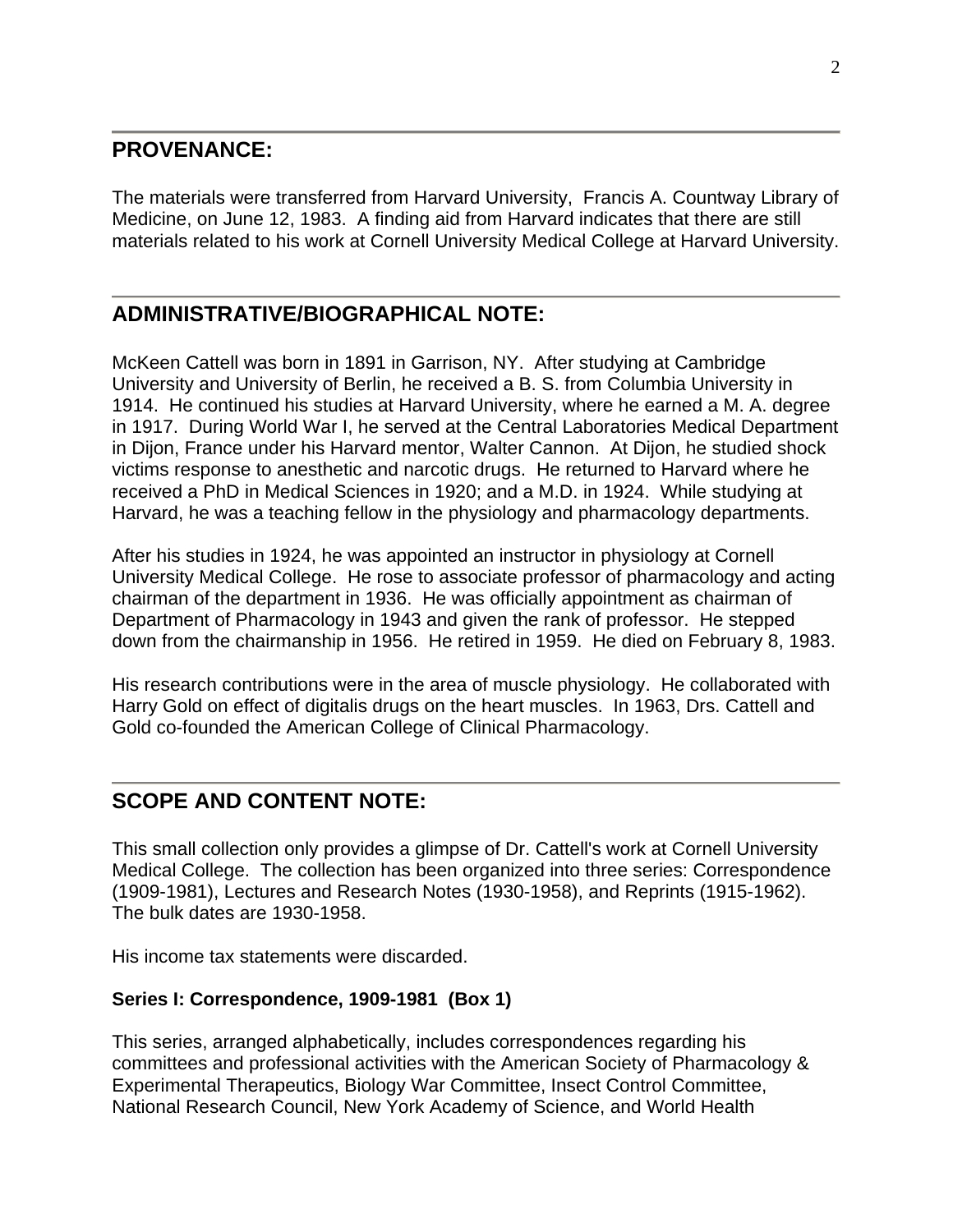Organization. The personal correspondence is mostly regarding land owned by his family in Garrison, NY.

#### **Series II: Lectures and Research Notes, 1930-1958 (Box 2)**

This series, arranged alphabetically, includes notes for lectures on various drugs. Two small folders contained information on his digitalis research.

#### **Series III: Reprints, 1915-1962 (Boxes 2-3)**

Reprints, arranged chronologically, indicate his research interests in the physiology of muscles (especially the heart) and his digitalis studies. Some of the earlier reprints focused on his WWI traumatic shock research.

## **ACCESS RESTRICTIONS:**

None

## **ACCESS POINTS:**

## **RELATED MATERIAL:**

## **BOX AND FOLDER LIST:**

#### **Box 1: Series I, Correspondence, 1909-1981**

**Folder: Description:** 

| 1         | American Society of Pharmacology & Experimental Therapeutics,    |
|-----------|------------------------------------------------------------------|
|           | 1942-1943                                                        |
| 2         | Biology War Committeee, 1940-1942                                |
| 3         | Graduate Students, 1938-1942                                     |
| 4         | Insect Control Committee, National Research Council, 1945-1946   |
| 5         | International Physiological Congress, 1935, 1950                 |
| 6         | List of Memberships                                              |
| 7         | Miscellaneous Correspondence, 1931, 1963-1966                    |
| 8         | National Research Council, 1942                                  |
| 9         | New York Academy of Science, Symposium, 1945                     |
| 10        | Osler, William (2) and William Welch (1) to J. McKeen Cattell,   |
|           | father of McKeen Cattell 1909 -1914                              |
| 11        | Peiping Union Medical College: offer of chair in pharmacology to |
|           | Dr. Cattell, 1939                                                |
| 12        | Peripatetic Pharmacologists Meeting, 1949                        |
| $13 - 14$ | Personal Correspondence, 1947-1981                               |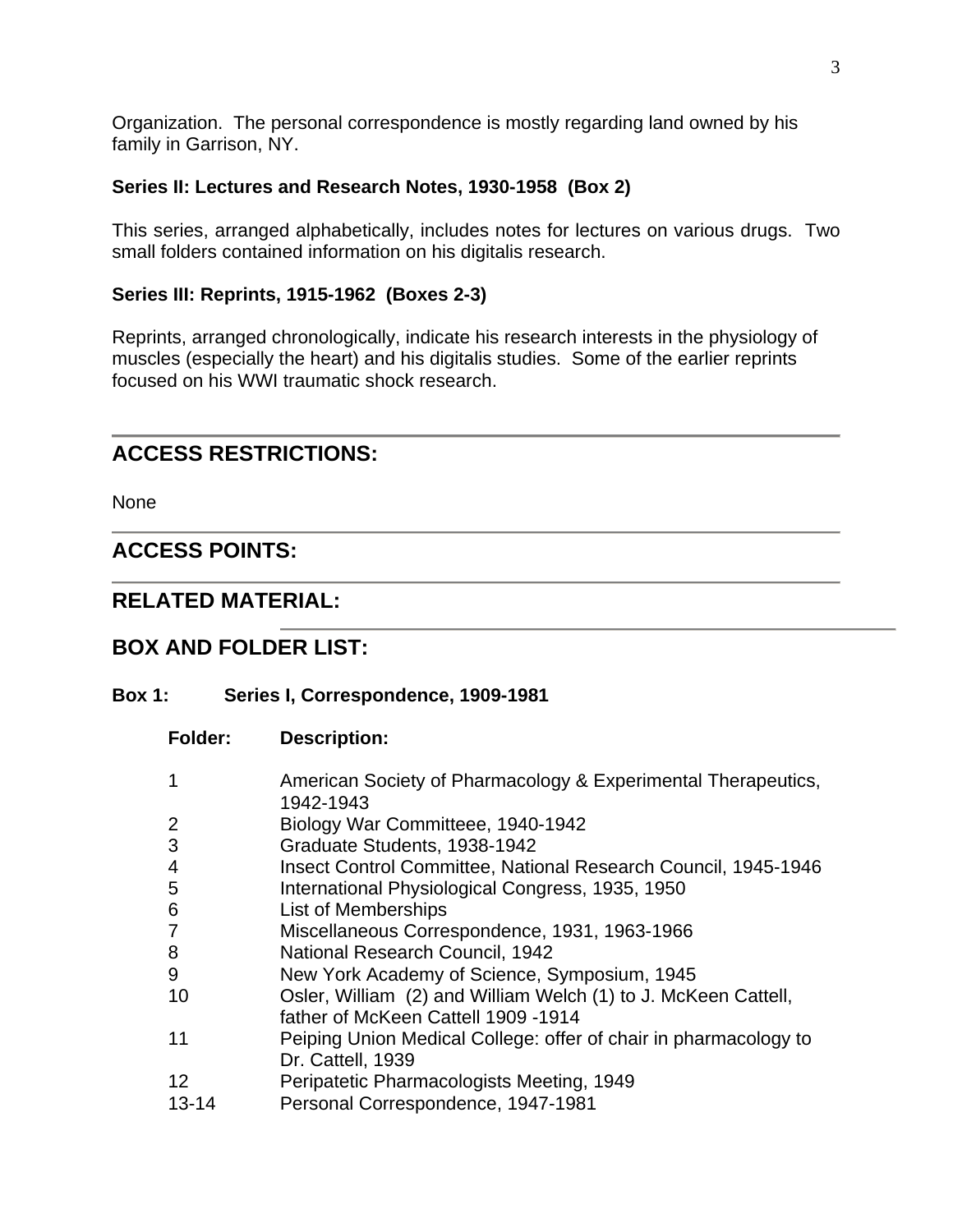- 15 Personal Correspondence, Cattell Reality Co., 1917-1978
- 16 Trip to England, 1951
- 17 Trip to Japan, 1958 -1961
- 18 World Health Organization: Asian Mission, 1951

#### **Box 1: Series II, Lectures and Research Notes, 1930-1958**

**Folder: Description:** 

| Abstracts, 1930-1933<br>19 |  |
|----------------------------|--|
|----------------------------|--|

- 20 "Aconite," Lecture Notes, 10/23/1936
- 21 "Alcohol," Lecture Notes, 1936
- 22 Annual Report-Dept. of Pharmacology, Notes, 1942-1943
- 23 Annual Report-Dept. of Pharmacology, Notes, 1943-1944
- 24 Applied Pharmacology Lecture on "Drugs Used in Treatment of Syphilis," 01/22/1943
- 25 Applied Pharmacology Lecture on "Drugs Used in Allergies Diseases," 08/1944 and 04/1945
- 26 Applied Pharmacology Lecture on "Pencillin," 10/07/1944
- 27 Applied Pharmacology Lecture on "Use of Sulionamide Drugs," 05/04/1945
- 28 Applied Pharmacology Lecture on "Untoward Reactions-Arsenicals, Sulphonamide & Pencillin," 05/21/1948
- 29 Applied Pharmacology Lecture on "Drug Reactions, Conference on Therapy," 03/28/1956
- 30 Applied Pharmacology Lecture on "Antidotes to Poisons," 04/19/1958
- 31 Applied Pharmacology Lecture on "Pharmacology of Insulin," 01/08/1958

## **Box 2: Series II, Lecture and Research Notes, 1930-1958**

- **Folder: Description:**
- 1 "Arsenic," Lecture Notes, 1941
- 2 "Atropine," Lecture Notes, n.d.
- 3 "Barbituates," Lecture Notes, n.d.
- 4 "Bioassay," Lecture Notes, n.d.
- 5 "Caffine," Lecture Notes, n.d.
- 6 Carbylamine, Research Notes, n.d.
- 7 Caapi, Research Notes, 1938
- 8 Co2 & Recovery Heat, Research Notes, 1934-1936
- 9 Cornell Research, Lecture Notes, n.d.
- 10 Digitalis Research, 1930s
- 11 Digitalis, Lecture Notes, 10/07/1957
- 12 Drugs, Lecture Notes, 1932, 1936